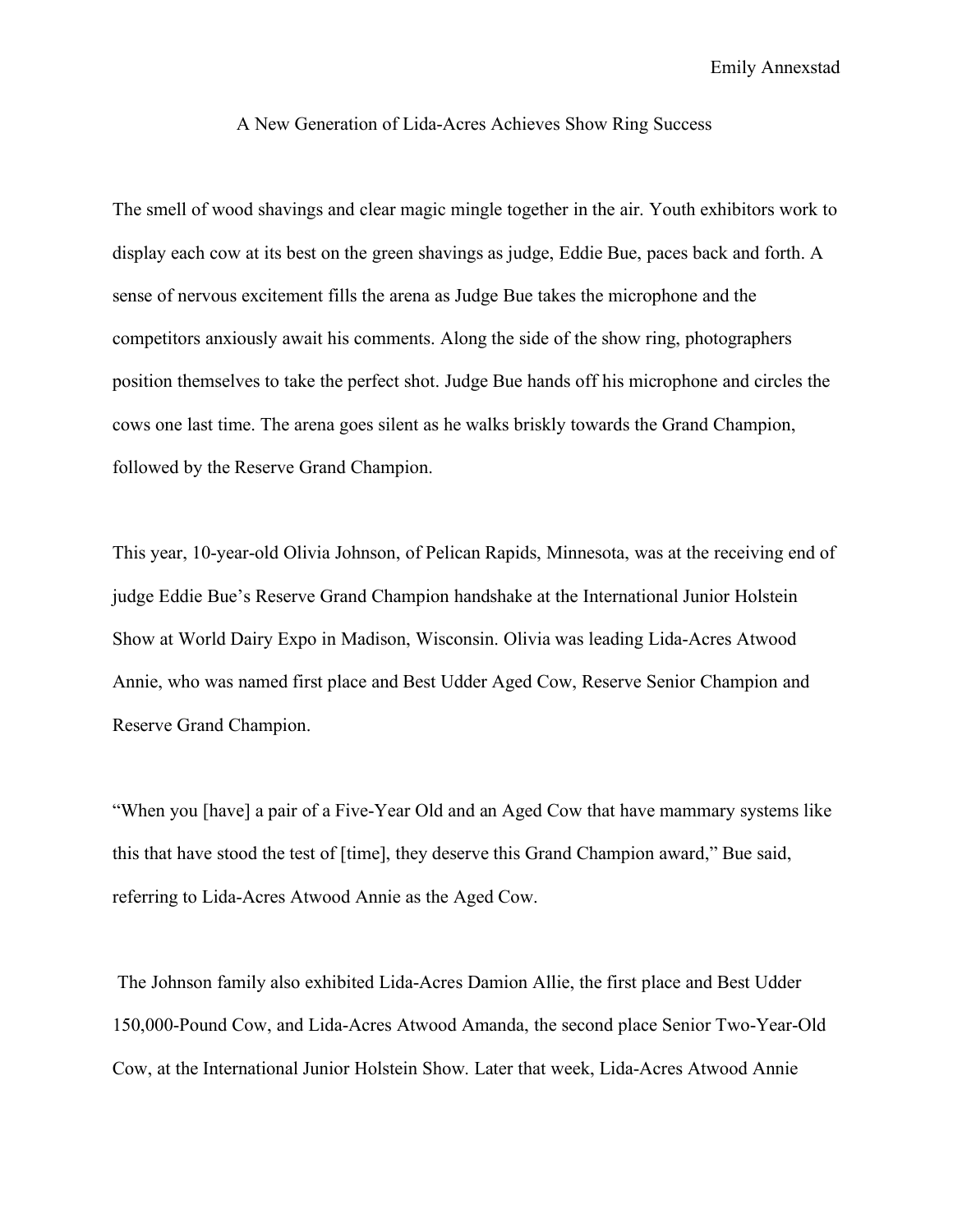placed third in the Six-Year-Old and Older Cow class and was named Best Bred and Owned at the International Holstein show.

"When you go to World Dairy Expo you hope to not be last, but when you can do what we did this year down there, that's a pretty good feeling," said Adam Johnson, Olivia's father. The Johnson family's farm, Lida-Acres, was started in 1888 by Adam's great-grandfather. Adam and his younger brother Dana are currently managing the dairy and transitioning into ownership. Adam and his wife, Sara, have two daughters, Olivia and Madilyn. In addition to their 48 Holstein and Brown Swiss cows, the Johnson family farms 400 acres of hay, corn, wheat and soybeans.

While the Johnson family has had success in the show ring, showing was not always a focus at Lida Acres. When Adam started showing animals in 4-H, the Johnson's herd was exclusively grade animals. In addition to showing at their county fair, the Johnsons made the trip to the Red River Valley Fair in Fargo, North Dakota every year to compete in the youth show with their 4-H heifers.

"It was an excuse to go and show our calves an extra time because we spent quite a bit of time with them," Adam said.

Although the Johnson family's cows were relatively competitive with the registered animals in the youth show, their grade animals were not able to be shown in the registered show the next day. Adam's father, Greg, decided that it was worth spending the time and money on registration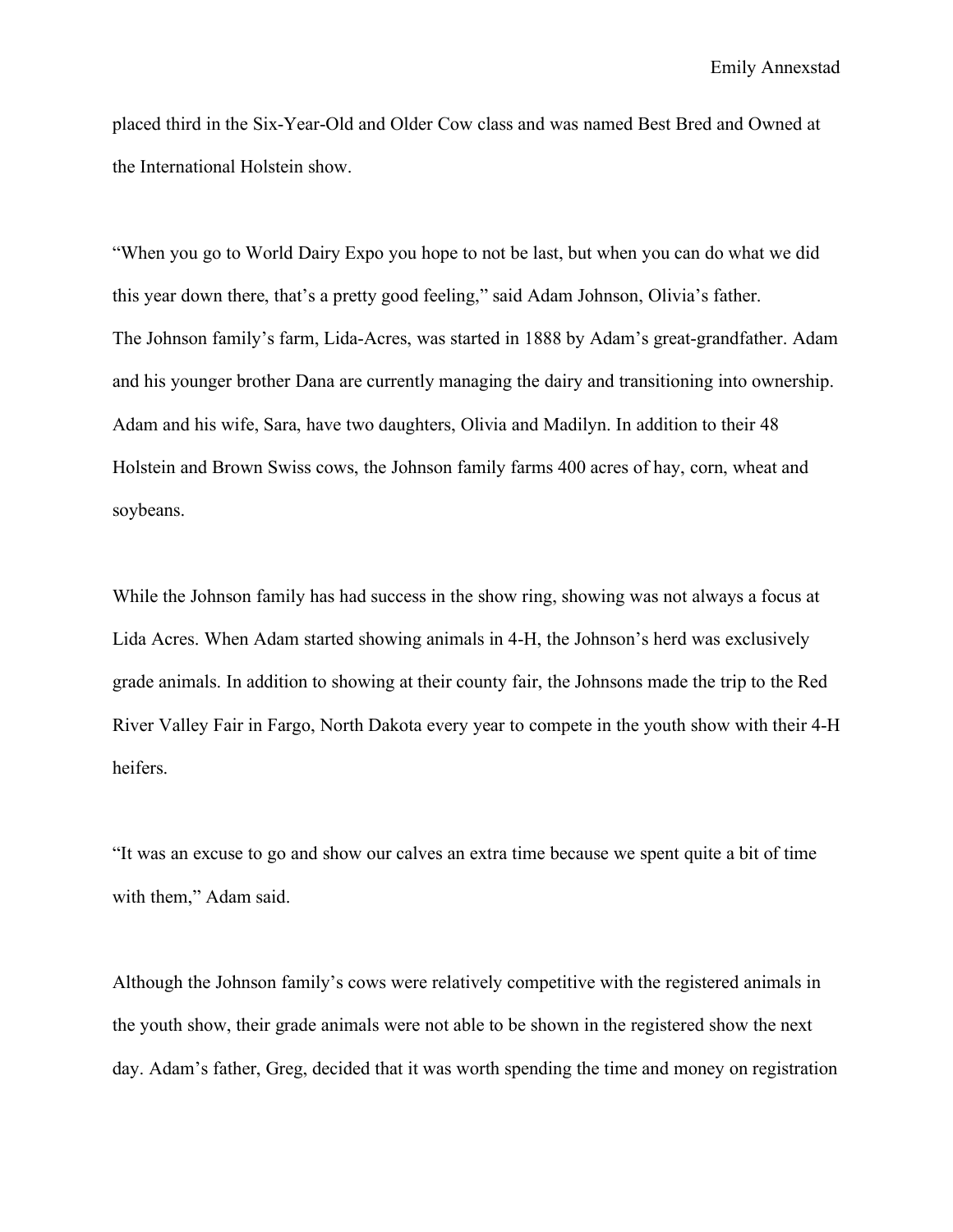papers to show their cows an extra time. Adam said this was the first stepping stone to a path of building memories and success in the show ring.

"We started showing our registered [animals] at the state fair and we would get purple ribbons occasionally and almost always get a blue," Adam said.

After close to 20 years, the Johnson family now has a completely registered herd. Adam said the cows they showed turned out to be their best animals and had many heifer calves, helping them steadily grow the registered portion of their herd. The Johnson family focuses on making sure the cows they show are also successful in the barn at home.

"If the cows don't profit at home it doesn't matter what you win for ribbons," Adam said. Lida-Acres Atwood Annie is not the only special cow that the Johnson family has had success with. Her third dam, Lida-Acres Cousteau April, is another cow that holds sentimental value for Adam. Lida-Acres Cousteau April was named the 2007 Reserve Junior All-American Senior Three-Year-Old Cow. In addition to winning awards in the show ring, Adam says Lida-Acres Cousteau April made the highest milk record of any cow the Johnson family ever owned. She was the most successful cow the Johnson family had shown at that time. Therefore, they worked to learn a new level of skills to care for a high-caliber show cow.

"When April started doing well, we had to learn how to take care of a show cow that can compete on a national level," Adam said. "I'm proud of the fact that we were able to make that happen and proud of the success we had.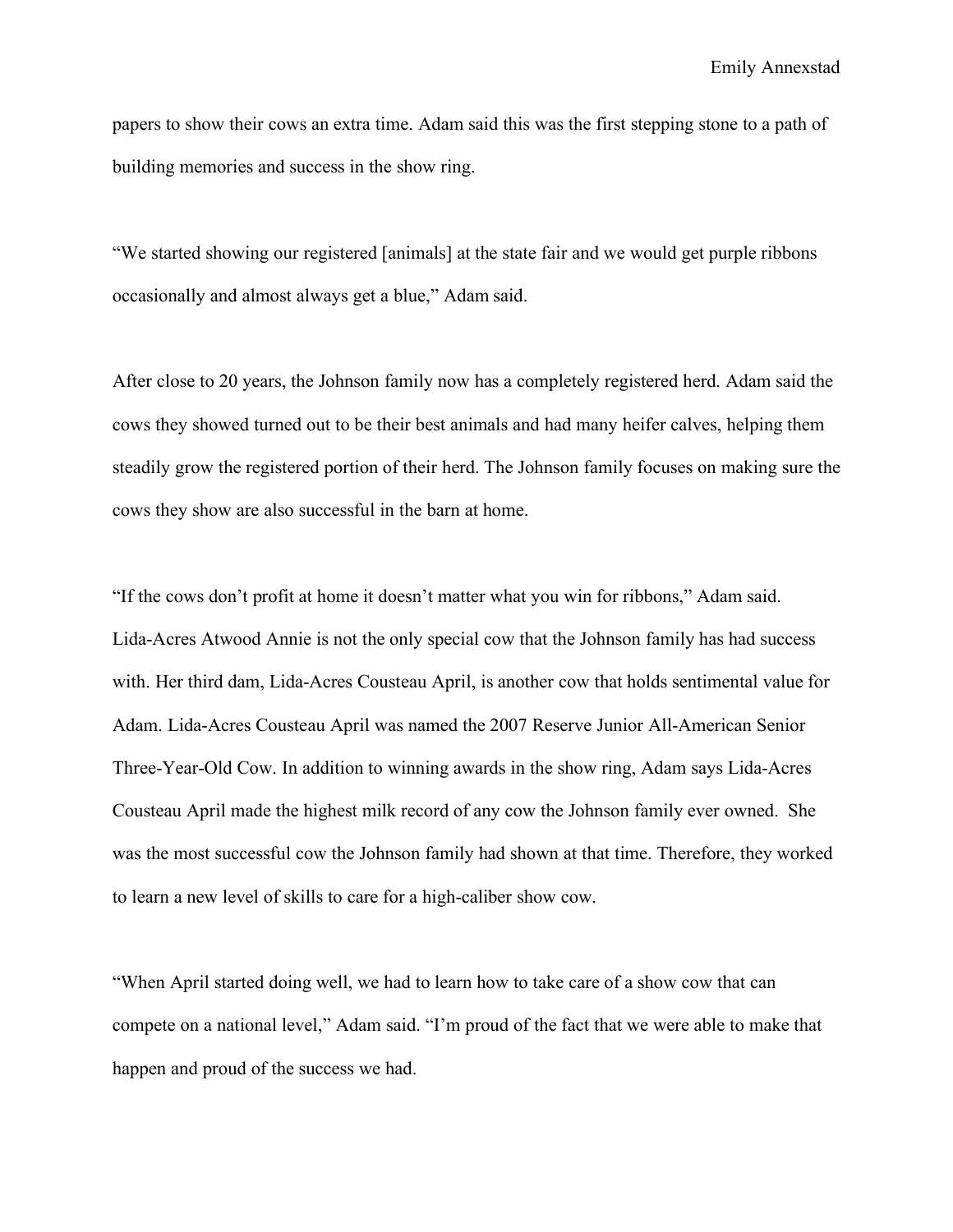Emily Annexstad

The drive to learn did not stop after showing Lida-Acres Cousteau April. The Johnson family continues to seek knowledge on the best ways to feed, fit and care for show animals. A majority of this knowledge, Adam said, has been gained through observing others and asking questions. "If you watch what successful people are doing and try to adapt that to what you're doing, you usually can be successful yourself," Adam said.

The people Adam knows because of showing are also part of the reason he enjoys it so much. He values the "comradery and friendships" he and his family have gained through showing. Adam balances having fun and spending time alongside friends with preparing his cows to do their best in the ring. Getting his cows ready every step of the way from the barn to the show is important to Adam.

"We breed them, we take care of them, we get them ready at the show, and we lead them," Adam said.

The Johnson family has led their cows to be successful at many shows this year. In addition to their awards at World Dairy Expo, the Johnson family was named the Premier Breeder and Exhibitor at both the Minnesota State Show and the Midwest Fall National this year. "It's an honor and I'm proud our cows were able to accomplish that," Adam said.

At the 2019 Minnesota State Show in Litchfield, Minnesota, all five cows that the Johnsons exhibited placed at the top of their class